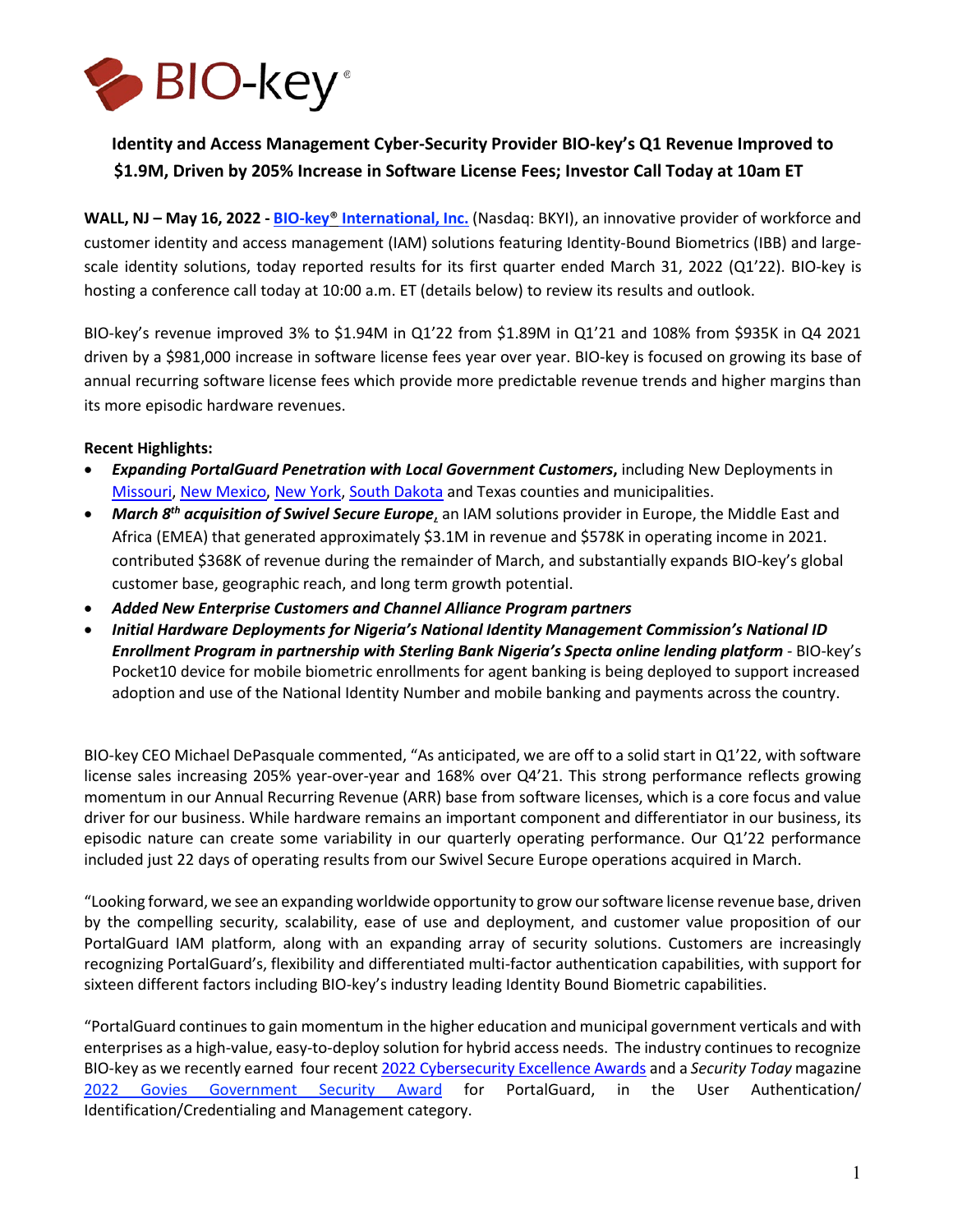# **Outlook**

"There is a clear and growing global need for enterprises of all kinds to protect their data and systems with stronger cybersecurity solutions. BIO-key has built a strong base of products, services and partnerships to address this substantial opportunity. Given the growing momentum in our business, complemented with the addition of Swivel Secure Europe and further progress advancing our opportunities in Africa, we remain confident in achieving our full-year 2022 revenue guidance of \$10-13M. Approximately 70% of the lower end of this guidance range relates to contracted recurring software license revenue.

"Our revenue guidance represents growth of more than 100% over 2021, benefitting from continued growth in software license revenue, along with hardware and services revenue contributions that are generally tied to specific projects. Our positive outlook is supported by our strong capital position, talented global management and product development teams, and expanded global sales, marketing and channel partner footprint. Further, we believe BIO-key is positioned to achieve break-even operations starting at the lower end of this range, subject to our mix of hardware and higher-margin software revenue."

# **Financial Results**

Q1'22 revenue increased 3% to \$1.94M from \$1.89M in Q1'21, driven by a 205% increase in software license fees and a modest increase in services revenue, which more than offset a decline in hardware revenue. The year-ago period included \$680,000 in hardware revenue related to the initiation of product shipments for one of the Company's large scale ID projects in Nigeria.

Gross profit grew to \$1.6M in Q1'22 from \$1.1M in Q1'21, due primarily to the increase of higher-margin license fee revenue as a percentage of total revenue in the current-year period.

Total operating expenses increased to \$2.6M in Q1'22 from \$2.0M in Q1'21, reflecting a \$0.4M increase in research, development and engineering expense related to our recently announced MobileAuth and IDaaS solutions and a \$0.3M increase in selling, general and administrative expense reflecting acquisition expenses associated with Swivel Secure Europe.

BIO-key reported an operating loss of \$1.0M in Q1'22 vs. \$0.8M in Q1'21, as the Company's increase in gross profit was more than offset by higher operating expenses intended to support long term growth. BIO-key reported a Q1'22 net loss available to common stockholders of \$1.0M, or \$0.12 per share, compared to a Q1'21 net loss of \$0.9M, or \$0.11 per share. Weighted average basic shares outstanding were approximately 7.9M in Q1'22 and 7.8M in Q1'21.

## **Financial Strength**

BIO-key ended the first quarter with working capital of \$10.1M, including \$5.8M of cash and cash equivalents and \$5.0M in inventory, and a book value of \$15.3M.

## **Conference Call Details**

| Date / Time:           | Today, Monday, May 16th at 10 a.m. ET                     |
|------------------------|-----------------------------------------------------------|
| Call Dial In #:        | 1-877-418-5460 U.S. or 1-412-717-9594 International       |
| Live Webcast / Replay: | Investor Webcast & Replay - Available for 3 months.       |
| Audio Replay:          | 1-877-344-7529 U.S. or 1-412-317-0088 Int'l; code 3884798 |

## **About BIO-key International, Inc. (**[www.BIO-key.com\)](http://www.bio-key.com/)

BIO-key has over two decades of expertise in providing authentication technology for thousands of organizations and millions of users and is revolutionizing authentication with biometric-centric, multi-factor identity and access management (IAM) solutions, including PortalGuard that provides convenient and secure access to devices,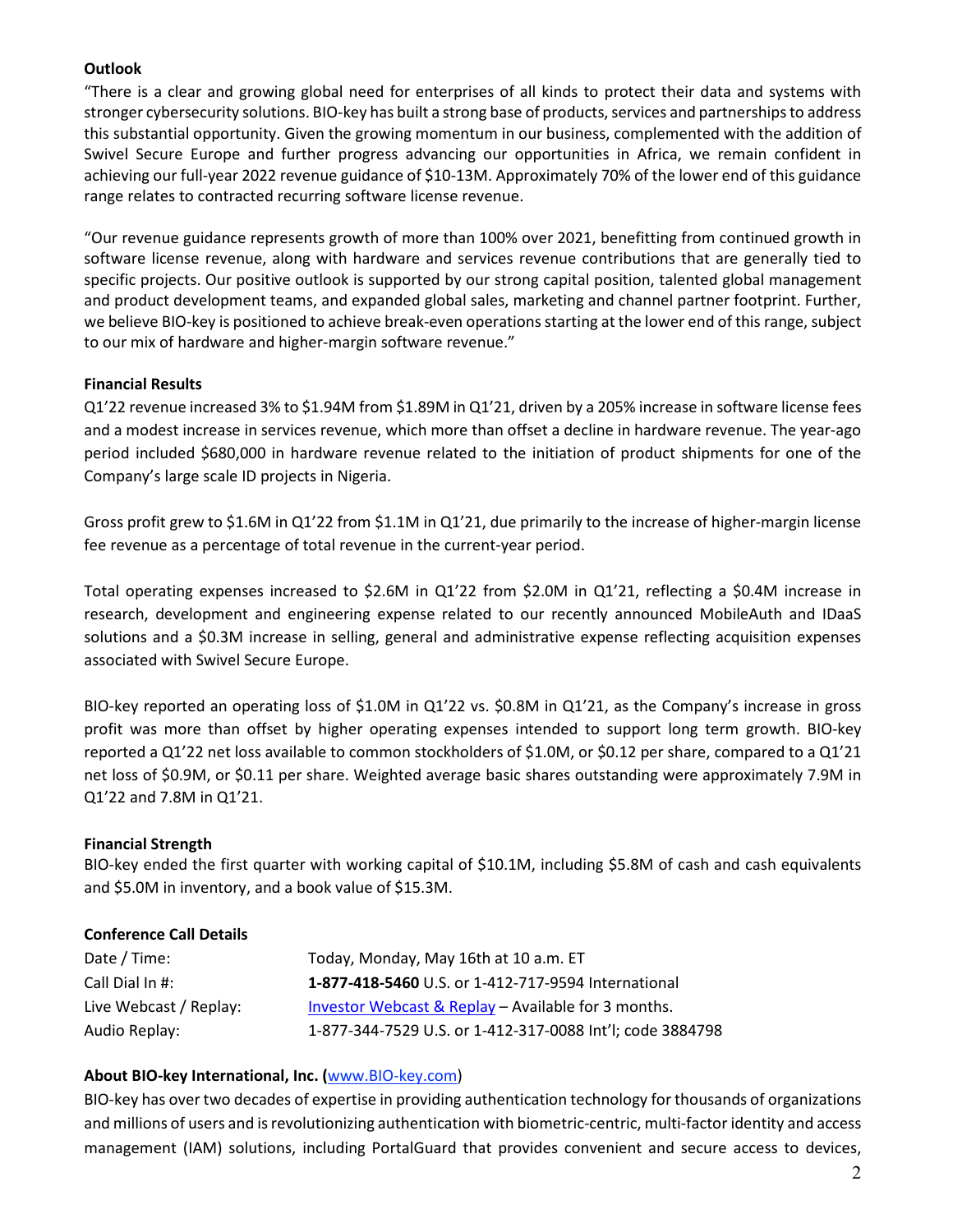information, applications, and high-value transactions. BIO-key's patented software and hardware solutions, with industry-leading biometric capabilities, enable large-scale on-premises and Identity-as-a-Service (IDaaS) solutions as well as customized enterprise and cloud solutions.

#### **BIO-key Safe Harbor Statement**

All statements contained in this press release other than statements of historical facts are "forward-looking statements" as defined in the Private Securities Litigation Reform Act of 1995 (the "Act"). The words "estimate," "project," "intends," "expects," "anticipates," "believes" and similar expressions are intended to identify forwardlooking statements. Such forward-looking statements are made based on management's beliefs, as well as assumptions made by, and information currently available to, management pursuant to the "safe-harbor" provisions of the Act. These statements are not guarantees of future performance or events and are subject to risks and uncertainties that may cause actual results to differ materially from those included within or implied by such forward-looking statements. These risks and uncertainties include, without limitation, our history of losses and limited revenue; our ability to raise additional capital; our ability to protect our intellectual property; changes in business conditions; changes in our sales strategy and product development plans; changes in the marketplace; continued services of our executive management team; security breaches; competition in the biometric technology and identity access management industries; market acceptance of biometric products generally and our products under development; our ability to execute and deliver on contracts in Africa; our ability to expand into Asia, Africa and other foreign markets; our ability to integrate the operations and personnel of PistolStar and Swivel Secure into our business; the duration and severity of the current coronavirus COVID-19 pandemic and its effect on our business operations, sales cycles, personnel, and the geographic markets in which we operate; the duration and extent of continued hostilities in Ukraine and its impact on our European customers, delays in the development of products and statements of assumption underlying any of the foregoing as well as other factors set forth under the caption "Risk Factors" in our Annual Report on Form 10-K for the year ended December 31, 2021 and other filings with the Securities and Exchange Commission. Readers are cautioned not to place undue reliance on these forward-looking statements, which speak only as of the date made. Except as required by law, we undertake no obligation to disclose any revision to these forward-looking statements whether as a result of new information, future events, or otherwise.

#### **Engage with BIO-key**

Facebook – Corporate: <https://www.facebook.com/BIOkeyInternational/> LinkedIn – Corporate: <https://www.linkedin.com/company/bio-key-international> Twitter – Corporate: [@BIOkeyIntl](https://twitter.com/BIOkeyIntl) Twitter – Investors: [@BIO\\_keyIR](https://twitter.com/BIO_keyIR) StockTwits: [BIO\\_keyIR](https://stocktwits.com/BIO_keyIR)

**Media Contact Investor Contact** Erin Knapp William Jones, David Collins Matter Communications **Catalyst IR** [BIO-key@matternow.com](mailto:bio-key@matternow.com) [BKYI@catalyst-ir.com](mailto:BKYI@catalyst-ir.com) 914-260-3158 212-924-9800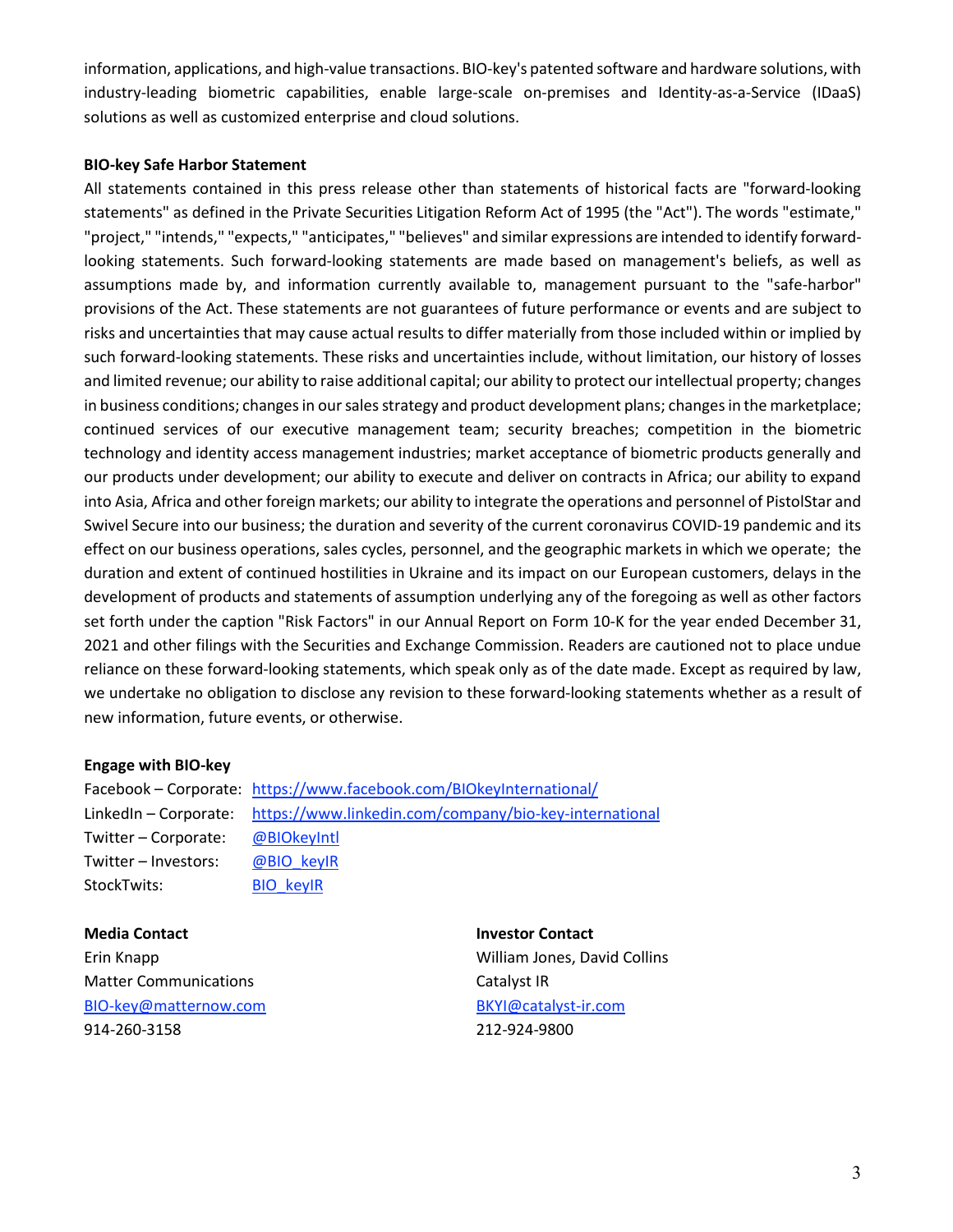#### **BIO-key International, Inc. and Subsidiaries CONDENSED CONSOLIDATED BALANCE SHEETS**

|                                                                                                                                 | March 31,<br>2022 |                 | December 31,<br>2021 |  |
|---------------------------------------------------------------------------------------------------------------------------------|-------------------|-----------------|----------------------|--|
|                                                                                                                                 |                   | (Unaudited)     |                      |  |
| <b>ASSETS</b>                                                                                                                   |                   |                 |                      |  |
| Cash and cash equivalents                                                                                                       | \$                | 5,846,798       | \$<br>7,754,046      |  |
| Accounts receivable, net                                                                                                        |                   | 2,668,147       | 970,626              |  |
| Due from factor                                                                                                                 |                   | 51,850          | 49,500               |  |
| Note receivable, net of allowance                                                                                               |                   | 82,000          | 82,000               |  |
| Inventory                                                                                                                       |                   | 4,956,472       | 4,940,660            |  |
| Prepaid expenses and other                                                                                                      |                   | 363,209         | 216,041              |  |
| Total current assets                                                                                                            |                   | 13,954,691      | 14,012,873           |  |
| Resalable software license rights                                                                                               |                   | 46,247          | 48,752               |  |
| Investment – debt security, net                                                                                                 |                   | 452,821         | 452,821              |  |
| Equipment and leasehold improvements, net                                                                                       |                   | 134,929         | 69,168               |  |
| Capitalized contract costs, net                                                                                                 |                   | 279,789         | 249,012              |  |
| Deposits and other assets                                                                                                       |                   | 8,712           | 8,712                |  |
| Note receivable, net of allowance                                                                                               |                   | 110,000         | 113,000              |  |
| Operating lease right-of-use assets                                                                                             |                   | 202,513         | 254,100              |  |
| Intangible assets, net                                                                                                          |                   | 2,768,067       | 1,298,077            |  |
| Goodwill                                                                                                                        |                   | 1,648,481       | 1,262,526            |  |
| Total non-current assets                                                                                                        |                   | 5,651,559       | 3,756,168            |  |
| <b>TOTAL ASSETS</b>                                                                                                             | \$                | 19,606,250      | 17,769,041<br>S      |  |
| <b>LIABILITIES</b>                                                                                                              |                   |                 |                      |  |
| Accounts payable                                                                                                                | \$                | 1,084,452       | \$<br>427,772        |  |
| Accrued liabilities                                                                                                             |                   | 896,702         | 828,997              |  |
| Government loan - Swivel                                                                                                        |                   | 580,992         |                      |  |
| Deferred revenue - current                                                                                                      |                   | 798,830         | 565,355              |  |
| Operating lease liabilities, current portion                                                                                    |                   | 156,730         | 177,188              |  |
| Total current liabilities                                                                                                       |                   | 3,517,706       | 1,999,312            |  |
| Deferred revenue - long term                                                                                                    |                   | 54,699          | 67,300               |  |
| Operating lease liabilities, net of current portion                                                                             |                   | 54,710          | 86,974               |  |
| Total non-current liabilities                                                                                                   |                   | 109,409         | 154,274              |  |
| <b>TOTAL LIABILITIES</b>                                                                                                        |                   | 3,627,115       | 2,153,586            |  |
| Commitments and Contingencies                                                                                                   |                   |                 |                      |  |
| <b>STOCKHOLDERS' EQUITY</b>                                                                                                     |                   |                 |                      |  |
| Common stock — authorized, 170,000,000 shares; issued and<br>outstanding; 8,406,451 and 7,853,759 of \$.0001 par value at March |                   |                 |                      |  |
| 31, 2022 and December 31, 2021, respectively                                                                                    |                   | 841             | 786                  |  |
| Additional paid-in capital                                                                                                      |                   | 121,509,367     | 120,190,139          |  |
| Accumulated other comprehensive gain                                                                                            |                   | 43,800          |                      |  |
| Accumulated deficit                                                                                                             |                   | (105, 574, 873) | (104, 575, 470)      |  |
| TOTAL STOCKHOLDERS' EQUITY                                                                                                      |                   | 15,979,135      | 15,615,455           |  |
| TOTAL LIABILITIES AND STOCKHOLDERS' EQUITY                                                                                      | \$                | 19,606,250      | 17,769,041           |  |